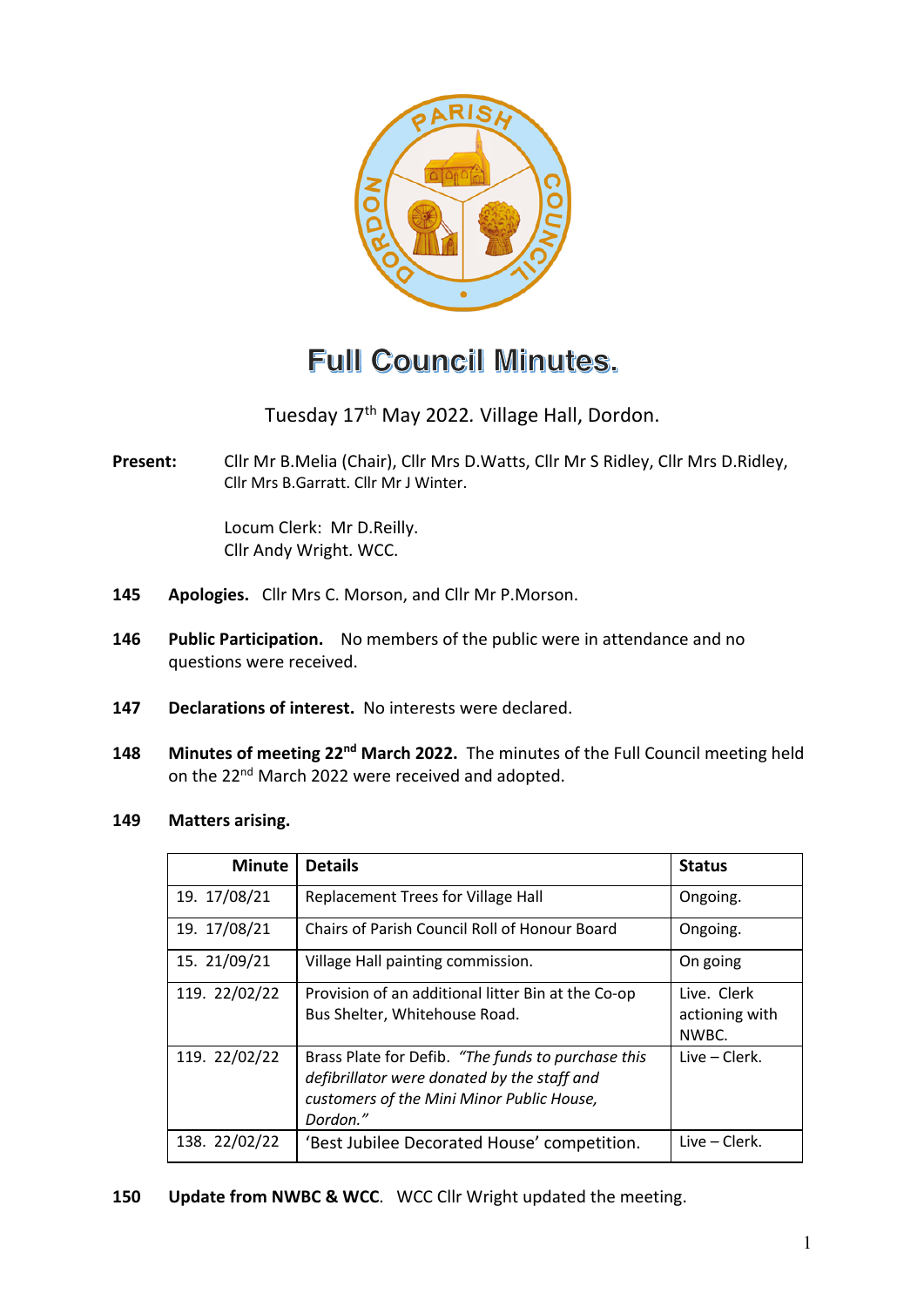## **151 Finance update.**

- a. Councillors scrutinised account balances and transactions from 22<sup>nd</sup> March 2022 to 17<sup>th</sup> May 2022. A dedicated report was circulated.
- b. To note purchase orders. **Clerk.**
- **152 Queen's Diamond Jubilee Fund**. Update on the arrangements to celebrate Her Majesty the Queen's Diamond Jubilee. **Clerk**
- **153 Annual Governance and Accountability Return 2021/2022.** To receive a briefing on the 2021/22 AGAR process and deadlines. **Clerk.**
- **154 To Appoint an Internal Auditor For Dordon Parish Council.** To consider the appointmet of an internal auditor to aduit Dordon Parish Councils finacial Accounts for the year 2021 – 2022. **Clerk.**
- **155 Draft Year End Accounts.** To review the Year Accounts for Dordon Parish Council 2021 -2022. **Clerk**

## **156 Sec 137 Grants**

- Defibrillator Battery Dordon Library.
- **157 Groundworks Locality Grant**. To receive an update on the allocation of a grant of £13,212.00p from Groundworks. **Cllr Mrs D.Ridley.**
- **158 Planning Applications and consultations**. To consider consultation responses to submitted Planning Applications. **Clerk.**

| Reference     | <b>Details</b>                                                                                                                               | <b>Status</b> |
|---------------|----------------------------------------------------------------------------------------------------------------------------------------------|---------------|
| PAP/2021/0663 | Land On The North East of J10<br>M42 Dordon/A5                                                                                               | Live          |
| PAP/2022/0097 | Core 6. Core 42 Business Park Meridian<br>Drive, Dordon. Prior Approval for<br>installation and operation of 442 solar PV<br>system on roof. |               |

**159 Correspondence.** To consider correspondence received by the parish council. **Clerk.**

| <b>Item</b> | Subject                                                          | <b>Status</b>       |
|-------------|------------------------------------------------------------------|---------------------|
|             | PKF Littlejohn External Audit                                    | Live                |
|             | Michael Baxendale.                                               | Live                |
| ς           | Polesworth Parish Council.<br>Neighbourhood Plan correspondence. | Live                |
|             | Heritage Support Kellyanne Miller                                | Cllr Garratt. Live. |
|             | NWBC LDF Meeting 23.05.22.                                       | Cllr Ridley. Live.  |

**160 Parish Councillor's Reports**. Councillors are requested to use this opportunity to report minor matters of information not included elsewhere on this agenda and to raise items for further Agendas. **All Councillors.**